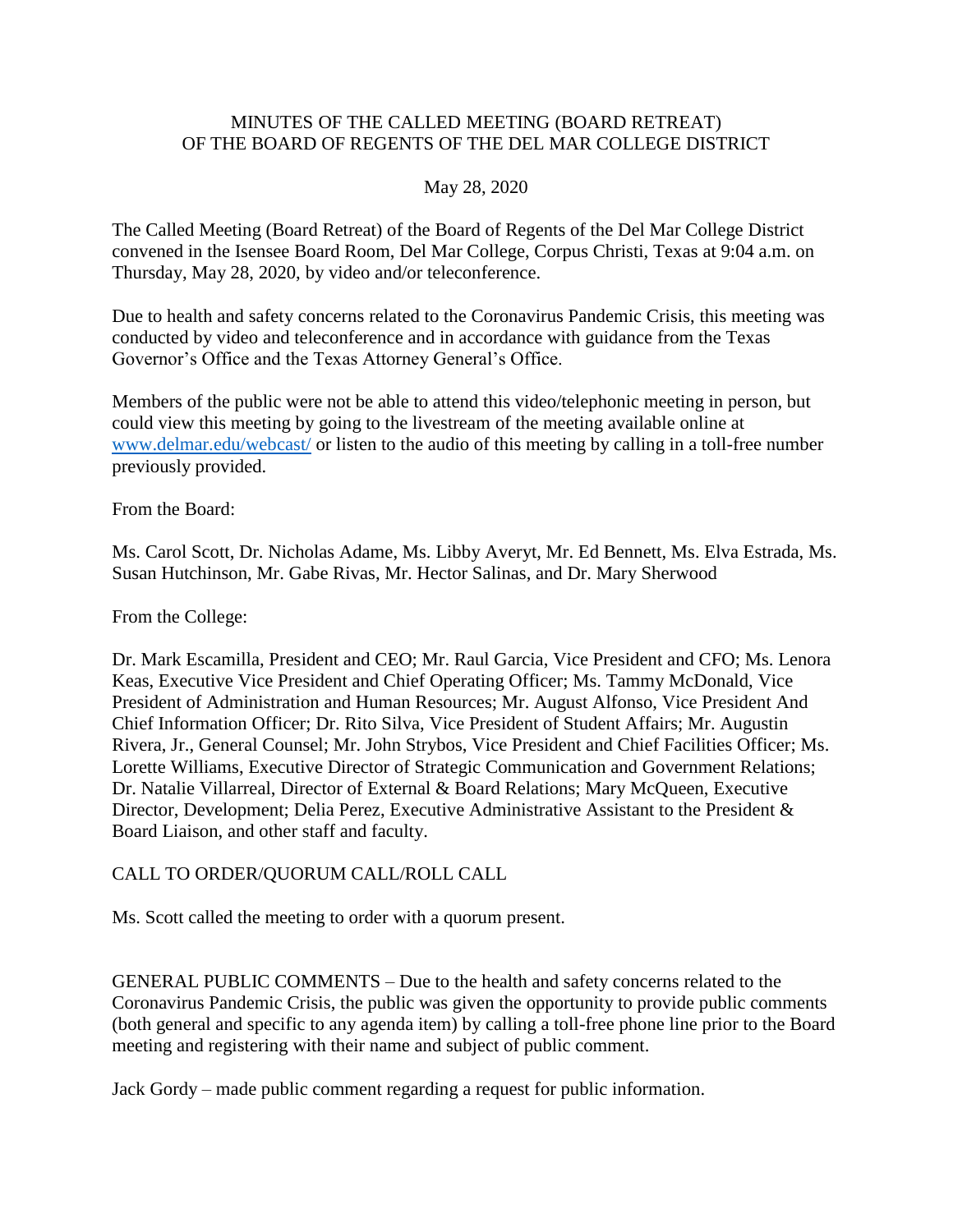Amy Case – made public comments regarding a Del Mar College Professor.

BOARD RETREAT AND SELF-EVALUATION:

Chair Scott introduced Professor William "Bill" Holda as the moderator who would be leading the Board of Regents retreat.

Dr. Holda began by stating that the Board's thoughts should be predisposed towards the retreat being a good process and further discussed the power of predisposition, the agenda, and ground rules.

Today's presentation provided detailed information on the following agenda items:

- I. Getting Started
- II. The Board as a Team
- III. Board Roles, Functions, Policies, Operations
- IV. Working Lunch: Utilizing Data to Determine the College's Position & Progress
- IV. Board Rules, Functions, Policies, Operations (continued)

The Board recessed for break at 10:30 a.m.

The Board reconvened in Open Session at 10:45 a.m.

The Board had a working lunch with a presentation by Dr. Kristina Wilson entitled "Utilizing Data to Determine the College's Position and Progress."

Dr. Holda continued with his presentation for the remainder of the afternoon .

The Board Chair announced that the Board was going into Closed Session at 1:45 p.m. as follows:

## VI. CLOSED SESSION pursuant to:

- A. TEX. GOV'T CODE § 551.071: (Consultation with legal counsel), regarding pending or contemplated litigation, or a settlement offer, with possible discussion and action in open session; and, the seeking of legal advice from counsel on pending legal or contemplated matters or claims, with possible discussion and action in open session; and,
- B. TEX. GOV'T CODE § 551.074(a)(l): (Personnel Matters), regarding the employment, evaluation, reassignment, duties, discipline, or dismissal of a public officer or employee; including, 1) Annual Evaluation of the College President, and 2) Annual Board Self-Evaluation.

\_\_\_\_\_\_\_\_\_\_\_\_\_\_\_\_\_\_\_\_\_\_\_\_\_\_\_\_\_\_\_\_\_\_\_\_\_\_\_\_\_\_\_\_\_\_\_\_\_\_\_\_\_\_\_\_\_\_\_\_\_\_\_\_\_\_\_\_\_\_\_\_\_\_\_\_\_\_\_\_\_\_\_\_\_

The Board reconvened in Open Session at 3:52 p.m. There was no action taken.

RECESSED: The meeting was recessed at 3:53 p.m.